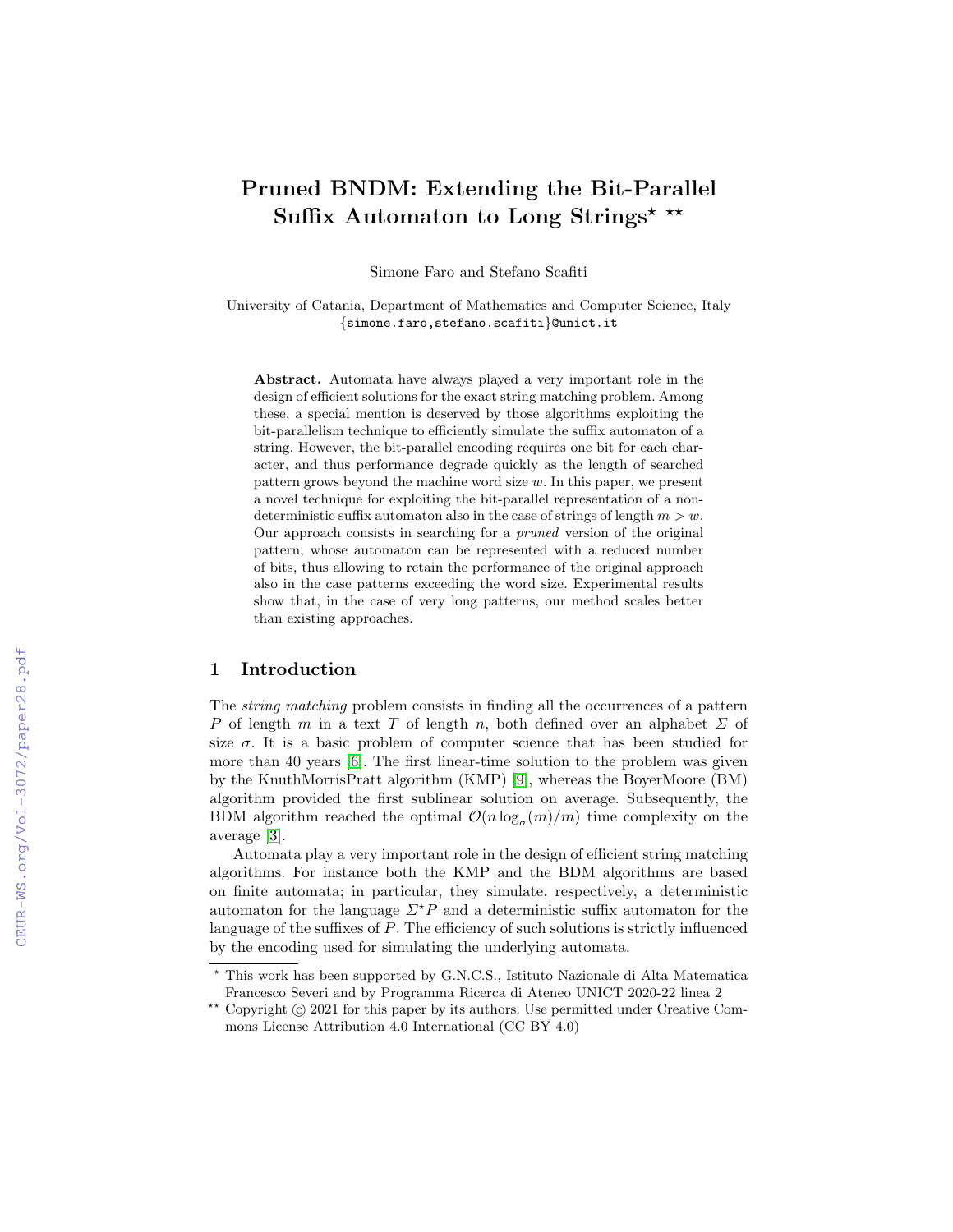#### 2 Simone Faro and Stefano Scafiti

A successful technique which has been extensively used for the efficient simulation of non-deterministic automata is the *bit parallelism* [\[1\]](#page-11-0). Such approach is at the base, for instance, of the well known Shift-Or [\[1\]](#page-11-0) and BNDM [\[10\]](#page-12-0) algorithms. The first is based on the simulation of the non-deterministic version of the KMP automaton, while the second is a very fast variant of the BDM algorithm, based on the bit-parallel simulation of the non-deterministic suffix automaton.

Specifically, the bit parallel encoding takes advantage of the intrinsic parallelism of the bitwise operations inside a computer word, allowing to cut down the number of operations that an algorithm performs by a factor up to  $\omega$ , where  $\omega$  is the number of bits in the computer word. However, one bit per pattern symbol is required for representing the states of the full automaton, for a total of  $[m/\omega]$  words. Thus, as long as a pattern fits in a computer word, bit-parallel algorithms are extremely fast, otherwise their performances degrade considerably as  $[m/\omega]$  grows. Although such limitation is intrinsic, several techniques have been developed which retain good performance also in the case of long patterns [\[11,](#page-12-1)[2,](#page-11-1)[4](#page-12-2)[,5\]](#page-12-3).

In this paper, we introduce a novel approach for the the bit-parallel simulation of the suffix automaton in the case of long patterns. The idea is to first search for a pruned pattern, and to subsequently verify each occurrence of the original pattern. The pruned pattern is constructed by preserving only the occurrences of a single pivot character c; remaining characters are implicitly associated to the special wildcard symbol "∗" and are allowed to match any character of the alphabet, except from c. It turns out that the suffix automaton of a pruned pattern can be encoded using  $k$  bits, where  $k$  is the number of occurrences of  $c$  in P. Though in the worst case  $k = m$ , on the average it is much smaller than m, and, when the size of the alphabet is large enough, it is also smaller than  $\omega$  even for very long patterns.

From our experimental results it turns out that, under suitable conditions, our approach is able to represent patterns which far exceed the word size  $w$ .

The paper is organized as follows. Section [2](#page-1-0) presents the basic notions which we use along the paper. In Section [3](#page-2-0) we review the previous solutions known in literature which make use of the bit-parallelism approach to efficiently encode the non-deterministic suffix automaton of a string. In Section [4,](#page-4-0) we present and describe in details the new algorithm. In Section [5](#page-8-0) we perform an experimental evaluation comparing the new algorithm with existing solutions. Finally, we draw our conclusions in Section [6.](#page-11-2)

# <span id="page-1-0"></span>2 Basic notions and definitions

Given a finite alphabet  $\Sigma$ , we denote by  $\Sigma^m$ , with  $m \geq 0$ , the set of strings of length m over  $\Sigma$  and put  $\Sigma^* = \bigcup_{m \in \mathbb{N}} \Sigma^m$ . We regard a string  $P \in \Sigma^m$  as an array  $P[0..m-1]$  of characters and denote its length by  $|P|=m$  (in particular, denoting by  $\epsilon$  the empy string, we have  $|\epsilon| = 0$ ). Thus,  $P[i]$  is the *i*-th character of P, for  $0 \leq i < m$ , and  $P[i..j]$  is the substring of P starting at the *i*-th position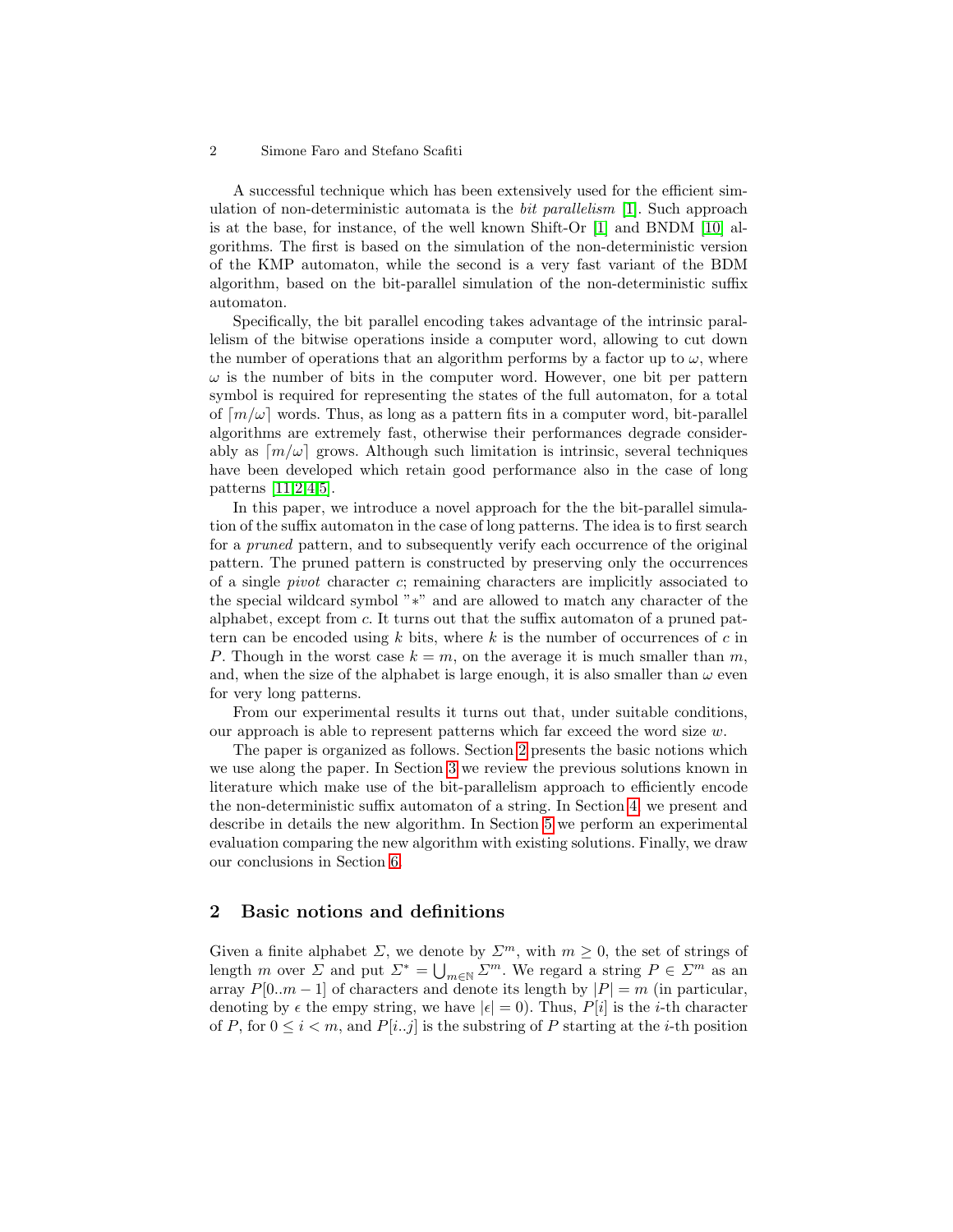and ending at the j-th position, for  $0 \le i \le j \le m$ . Moreover, for each character  $c \in \Sigma$ , we denote by  $\rho_P(c)$  the number of its occurrences in P (we refer to such value as simply  $\rho(c)$  when the pattern P is clear from the context). For any two strings P and P', we say that P' is a suffix of P if  $P' = P[i..m - 1]$  for some  $0 \leq i < m$  and write  $\mathit{Suff}(P)$  for the set of all suffixes of P. Similarly, P' is a prefix of P if  $P' = P[0..i]$ , for some  $0 \le i < m$ . In addition, we write  $P \cdot P'$ , or more simply  $PP'$ , for the concatenation of P and P', and P<sup>r</sup> for the reverse of the string P, i.e.  $P^r = P[m-1]P[m-2]...P[0].$ 

For a string  $P \in \mathbb{Z}^m$ , the suffix automaton of P is an automaton which recognizes the language  $Suff(P)$  of the suffixes of P. Finally, we recall the notation of some bitwise infix operators on computer words, namely the bitwise and "&", the bitwise or "|", the left shift " $\ll$ " operator (which shifts to the left its first argument by a number of bits equal to its second argument), and the unary bitwise not operator "∼".

## <span id="page-2-0"></span>3 Related Results

In this section we review existing solutions for the exact online string matching problem which make use of a suffix automaton for searching for all occurrences of a pattern in a text, focusing on those algorithms which implement specific solutions to encode the automata for long patterns. Most of them are filtering based solutions, which means that they use the suffix automaton, constructed over an approximate version of the input string, for finding candidate occurrences of the pattern that must subsequently verified for an exact occurrence by running an additional verification phase.

All algorithms reviewed in this section are variants of the well known Backward-DAWG-Matching algorithm (BDM) algorithm [\[3\]](#page-12-4), one of the first application of the suffix automaton to get optimal pattern matching algorithms on the average. Such algorithm moves a window of size  $m$  on the text. For each new position of the window, the automaton of the reverse of  $P$  is used to search for a factor of  $P$ from the right to the left of the window. The basic idea of the BDM algorithm is that if the backward search failed on a letter c after the reading of a word  $u$ then  $cu$  is not a factor of  $P$  and moving the beginning of the window just after  $c$ is secure. If a suffix of length  $m$  is recognized then an occurrence of the pattern itself was found.

However, one of the side effects of the BDM algorithm lies in the use of the deterministic variant of the suffix automaton since the workload required to manage the individual transitions may be not negligible and, although its construction is linear in the size of the string, the proportionality factor hidden in the asymptotic notation is particularly high, making its construction prohibitive in the case of long patterns [\[6\]](#page-12-5).

The BNDM algorithm [\[10\]](#page-12-0) simulates the suffix automaton for  $P^r$  by bitparallelism. The bit-parallel representation of a suffix automaton uses an array B of  $|\Sigma|$  bit-vectors, each of size m, where the *i*-th bit of  $B[c]$  is set iff  $P[i] = c$ , for  $c \in \Sigma$ ,  $0 \leq i < m$ . Automaton configurations  $s_i$  are then encoded as a bit-vector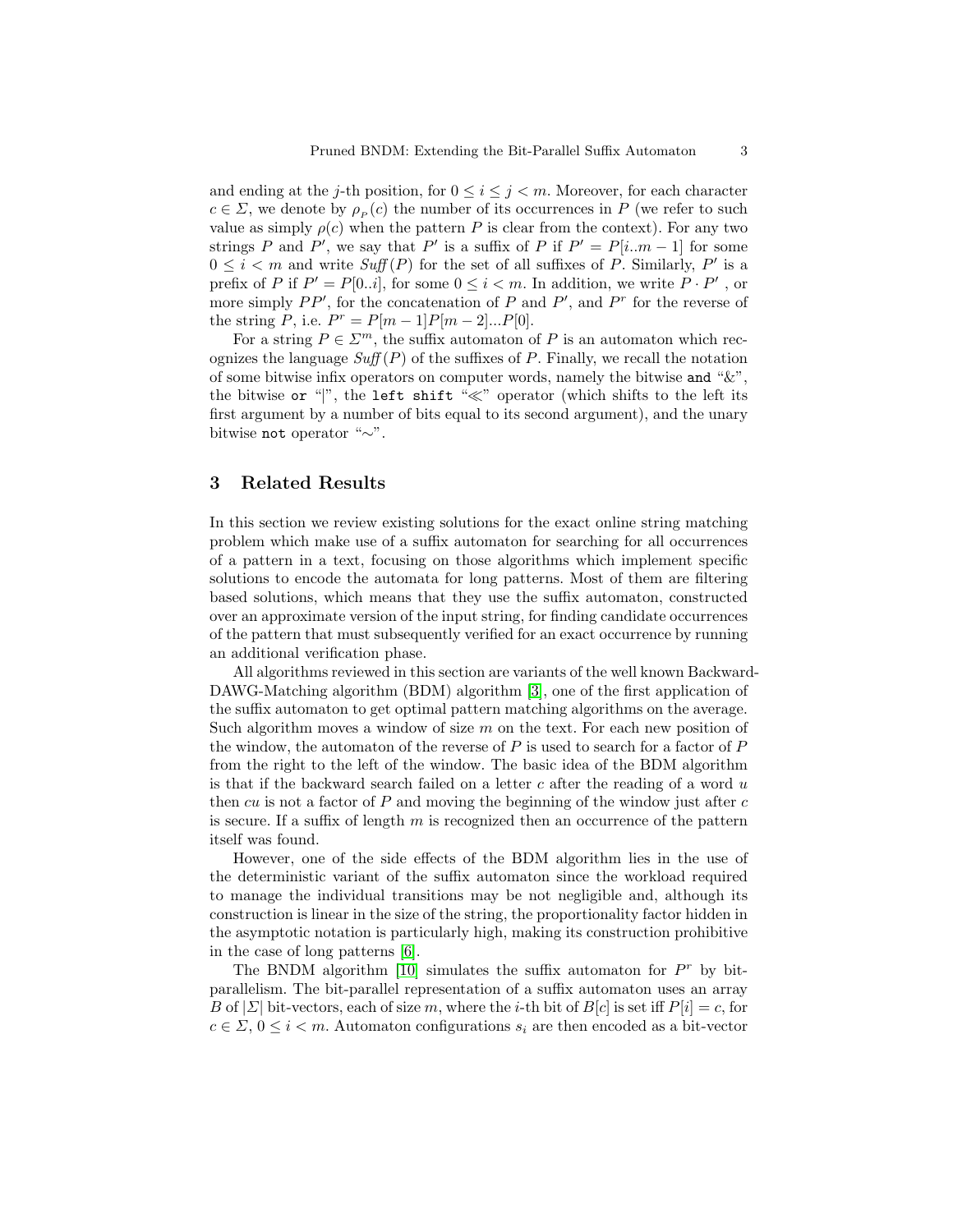#### 4 Simone Faro and Stefano Scafiti

D of m bits, where each bit corresponds to a state of the suffix automaton (the initial state does not need to be represented, as it is always active). In this context the  $i$ -th bit of D is set iff the corresponding state is active. D is initialized to  $1<sup>m</sup>$  and the first transition on character c is implemented as  $D \leftarrow (D \& B[c])$ . Any subsequent transition on character c can be implemented as  $D \leftarrow ((D \ll 1) \& B[c])$ . A search ends when either D becomes zero (i.e., when no further prefixes of  $P$  can be found) or the algorithm has performed m iterations (i.e., when a match has been found).

When the pattern size m is larger than  $\omega$ , the configuration bit-vector and all auxiliary bit-vectors need to be split over  $\lceil m/\omega \rceil$  multiple words. For this reason the performance of the BNDM algorithm degrades considerably as  $\lceil m/\omega \rceil$ grows. A common approach to overcome this problem consists in constructing an automaton for a substring of the pattern fitting in a single computer word, to filter possible candidate occurrences of the pattern. When an occurrence of the selected substring is found, a subsequent naive verification phase allows to establish whether this belongs to an occurrence of the whole pattern.

However, besides the costs of the additional verification phase, a drawback of this approach is that, in the case of the BNDM algorithm, the maximum possible shift length cannot exceed  $\omega$ , which could be much smaller than m.

Peltola and Tarhio presented in [\[11\]](#page-12-1) an efficient approach for simulating the suffix automaton using bit-parallelism for long patterns. Specifically the algorithm (called LBNDM) works by partitioning the pattern in  $|m/k|$  consecutive substrings, each of  $k = \lfloor (m - 1)/\omega \rfloor + 1$  characters. The  $m - k\lfloor m/k \rfloor$  remaining characters are left to either end of the pattern. Then the algorithm constructs a superimposed pattern  $P'$  of length  $\lfloor m/k \rfloor$ , where  $P'[i]$  is a class of characters including all characters in the *i*-th substring, for  $0 \leq i < |m/k|$ .

The idea is to search first the superimposed pattern in the text, so that only every k-th character of the text is examined. This filtration phase is done with the standard BNDM algorithm, where only the k-th characters of the text are inspected. When an occurrence of the superimposed pattern is found the occurrence of the original pattern must be verified. The time for its verification phase grows proportionally to  $m/\omega$ , so there is a threshold after which the performance of the algorithm degrades significantly.

Durian et al. presented in [\[4\]](#page-12-2) another efficient algorithm for simulating the suffix automaton in the case of long patterns. The algorithm is called BNDM with eXtended Shift (BXS). The idea is to cut the pattern into  $\lceil m/\omega \rceil$  consecutive substrings of length w except for the rightmost piece which may be shorter. Then the substrings are superimposed getting a superimposed pattern of length  $\omega$ . In each position of the superimposed pattern a character from any piece (in corresponding position) is accepted. Then a modified version of BNDM is used for searching consecutive occurrences of the superimposed pattern using bit vectors of length  $\omega$  but still shifting the pattern by up to m positions.

The main modification in the automaton simulation consists in moving the rightmost bit, when set, to the first position of the bit array, thus simulating a circular automaton. Like in the case of the LBNDM, algorithm the BXS algo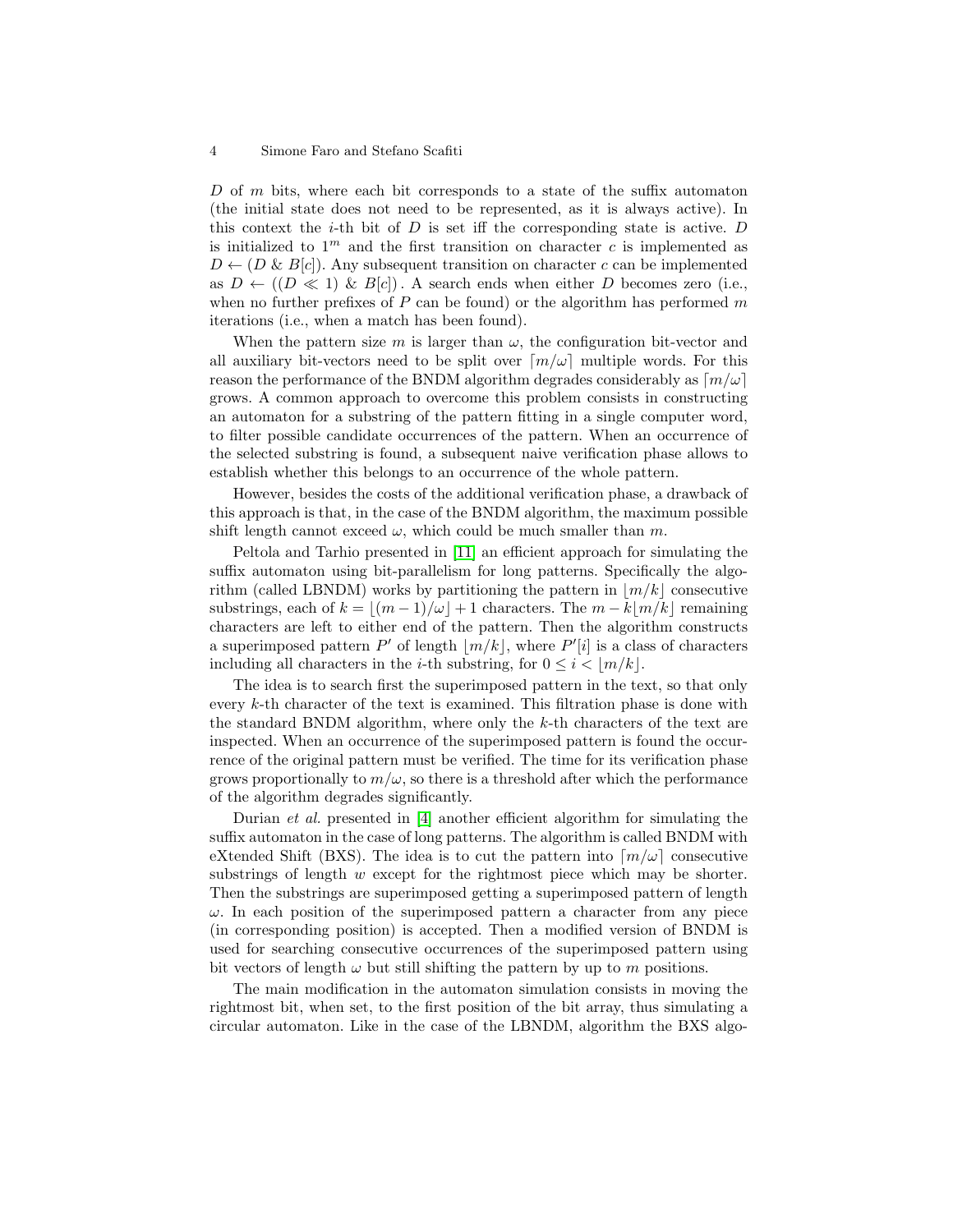rithm works as a filter algorithm, thus an additional verification phase is needed when a candidate occurrence has been located.

Cantone et al. presented in [\[2\]](#page-11-1) an alternative technique, still suitable for bitparallelism, to encode the non-deterministic suffix automaton of a given string in a more compact way. Their encoding is based on factorizations of strings in which no character occurs more than once in any factor. It turns out that the non-deterministic automaton can be encoded with  $k$  bits, where  $k$  is the size of the factorization. Though in the worst case  $k = m$ , on the average k is much smaller than  $m$ , making it possible to encode large automata in a single or few computer words. As a consequence, the resulting Factorized BNDM algorithm (FBNDM) tends to be faster in the case of sufficiently long patterns.

# <span id="page-4-0"></span>4 The Pruned BNDM Algorithm

As we noticed in the previous section, the efficiency of an algorithm simulating the non-deterministic suffix automaton by bit-parallelism is heavily influenced by the length of the pattern and by the size of the resulting automaton: on the one hand, as we pointed out, the performance of such solutions degrade as  $m$ grows; on the other hand, automata constructed over longer patterns lead to larger shifts during the searching phase when a backward scan of the window is performed. Thus the need for efficient bit-parallel encoding able to keep as low as possible the number of words involved in the encoding and able to preserve, at the same time, the length of the pattern.

In this section, we present a new algorithm for the online exact string matching problem based on a suffix automaton constructed over an approximate version of the pattern  $P$ , which we simply call *pruned pattern*, where some specifically selected characters are replaced with don't care symbols. We will then show how to efficiently simulate the suffix automaton constructed over the pruned version of the pattern using bit-parallelism.

## 4.1 The Pruned Version of a Pattern

Let P be a pattern of size m and let T be a text of size n, both strings over a common alphabet  $\Sigma$  of size  $\sigma$ . In addition let  $c \in \Sigma$  be a character of the alphabet occurring in  $P$  which we refer as the *pivot* character. A *pruned version* of  $P$  over the pivot character  $c$  is a string  $P_c$  obtained by preserving in  $P$  all the occurrences of  $c$ , while the remaining positions are allowed to match any character belonging to  $\Sigma \setminus \{c\}$ . In other words the pruned pattern  $P_c$  is obtained from P by replacing any character in  $\Sigma \setminus \{c\}$  by a don't care symbol.

More formally, for each  $c \in \Sigma$ , the pruned string  $P_c$  is a string of length m defined over the alphabet  $\Sigma_c = \{c, \star\}$  where, for  $i = 0, 1, ..., m - 1, P_c[i]$  is set to:

$$
P_c[i] = \begin{cases} c & \text{if } P[i] = c \\ \star & \text{otherwise} \end{cases}
$$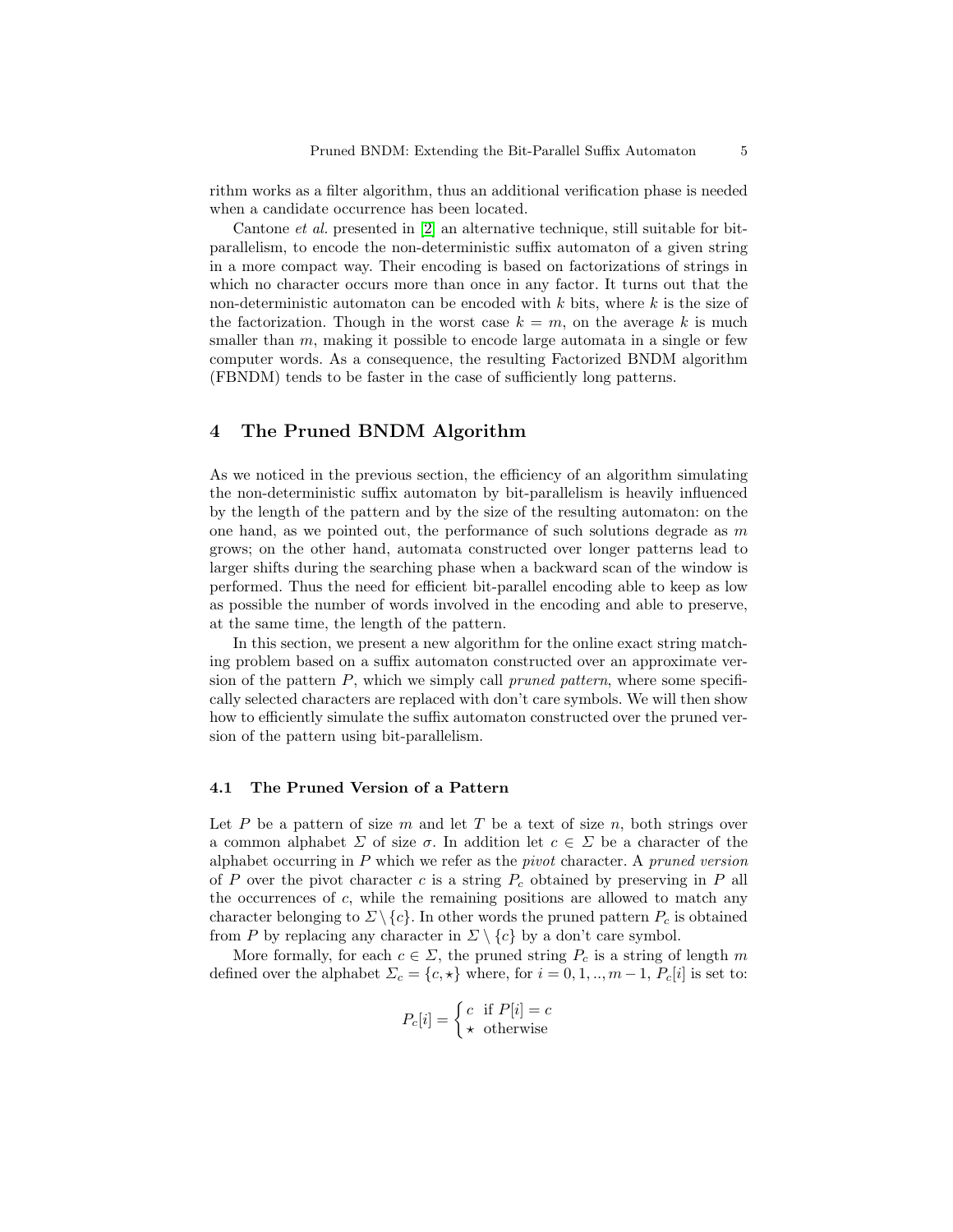

<span id="page-5-0"></span>Fig. 1. The pruned version  $P_c$ , for a given pattern P, over a generic character c, and its implicit encoding. Here  $\rho(c)$  is the absolute frequency of the pivot character c in P. Then the pruned string  $P_c$  of a string P is encoded as a sequence,  $\langle d_0, d_1, ..., d_{\rho(c)} \rangle$ , of length  $\rho(c) + 1$  over the alphabet  $\Sigma_P = \{0, 1, 2, \ldots, m-1\}$ , where each element of  $P_c$ represents the number of consecutive  $\star$  symbols between two successive occurrences of the pivot character c, or located at the two extremities of the string.

For instance, if we assume that  $P = abbackbcac$  is a pattern of length  $m = 10$ over the alphabet  $\Sigma = \{a, b, c\}$  and that a is the pivot character, then we have that  $P_a = a \star \star a \star \star \star \star a \star$ , where  $\star$  is the don't care symbol. Similarly we have  $P_b = \star bb \star \star bb \star \star \star.$ 

The string matching problem allowing for don't care symbols is a well known approximate variant of the exact matching problem [\[8](#page-12-6)[,12\]](#page-12-7), also known as string matching on indeterminate strings. It is also well known that the bit parallel simulation of the suffix automaton of an indeterminate pattern can be easily constructed by allowing states corresponding to don't care characters to be activated by any character in the alphabet [\[1\]](#page-11-0). However the resulting automaton has a number of states equal to the number of characters in the pattern, inheriting the same problems as any other solution based on this technique. Here we show how the suffix automaton of a pruned pattern can be simulated using a number of bits proportional to the occurrences of the pivot character, leading to a filtration algorithm which may be particularly efficient for very long patterns.

Specifically, let  $\rho(c)$  be the absolute frequency of the pivot character c in P. Then the pruned string  $P_c$  of a string P can be encoded as a sequence,  $\langle d_0, d_1, ..., d_{\rho(c)} \rangle$ , of length  $\rho(c) + 1$  over the alphabet  $\Sigma_P = \{0, 1, 2, ..., m - 1\}$ 1}, where each element of  $P_c$  represents the number of consecutive  $\star$  symbols between two successive occurrences of the pivot character  $c$ , or located at the two extremities of the string.

More formally, let  $\langle p_0, p_1, \ldots, p_{\rho(c)-1} \rangle$  be the sequence of all positions in P where the pivot character occurs, with  $0 \leq p_1, p_{\rho(c)-1} < m$  and  $p_{i-1} < p_i$ , for  $0 < i < \rho(c)$ . Then we have, for  $0 \le i \le \rho(c)$ :

$$
d_i = \begin{cases} p_0 & \text{if } i = 0\\ p_{i+1} - p_i - 1 & \text{if } 0 < i < \rho(c) \\ m - p_{\rho(c)-1} - 1 & \text{if } i = \rho(c) \end{cases}
$$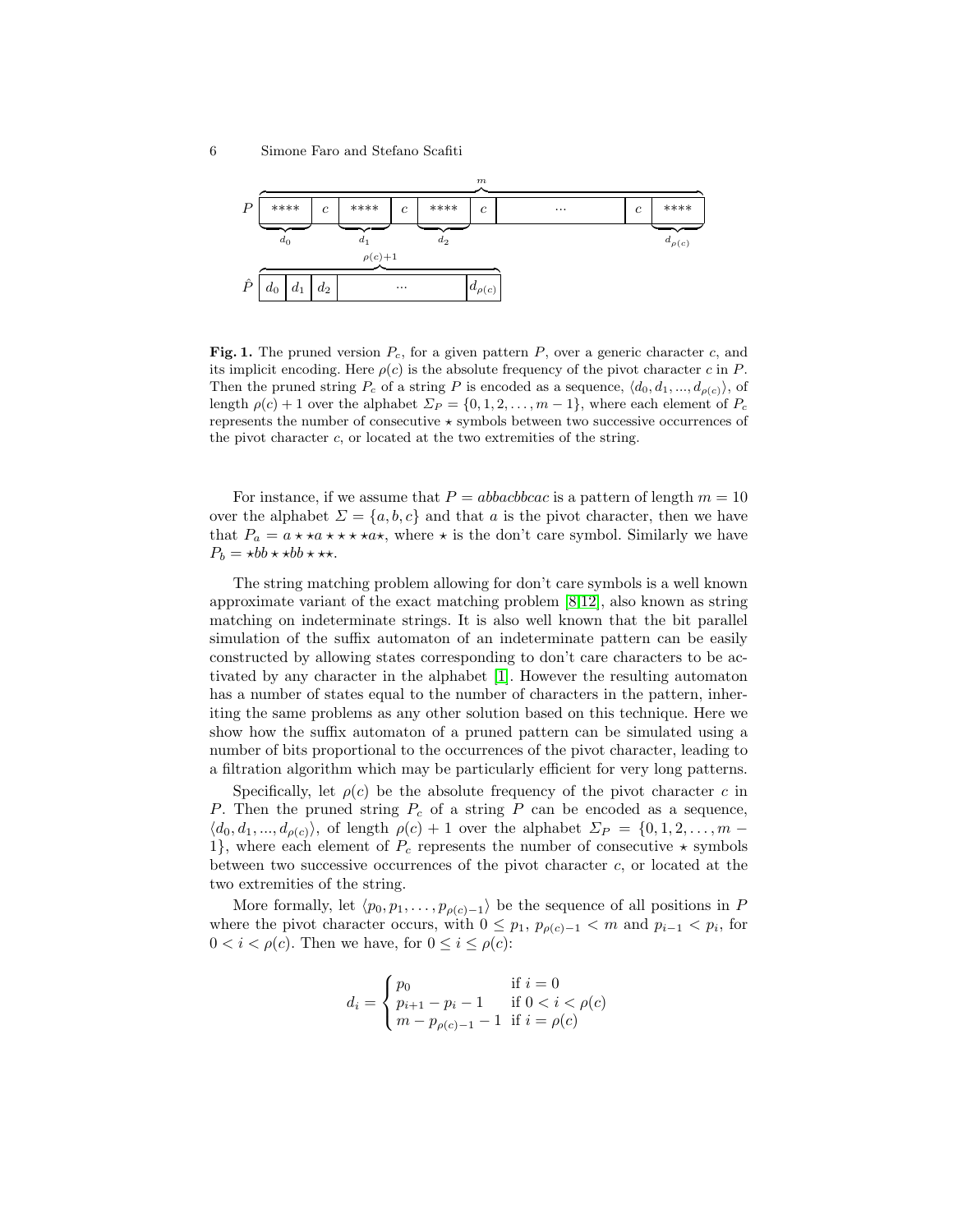We refer to such a representation of the pruned string  $P_c$  as its *implicit* encoding and we denote it as  $\hat{P}_c$  (see Figure [1\)](#page-5-0). It trivially turns out that  $d_i \leq m$ for  $0 \leq i \leq k$ . More precisely we have

$$
m = \rho(c) + \sum_{i=0}^{\rho(c)} d_i
$$

For instance, given the string  $P = \text{banana}$ , then  $P_a = \text{max}$ ,  $P_b = \text{b}$ \*\*\*\*,  $P_n = \text{max}, \text{ while } \hat{P}_a = \langle 1, 1, 1, 0 \rangle, \hat{P}_b = \langle 0, 5 \rangle \text{ and } \hat{P}_n = \langle 2, 1, 1 \rangle.$ 

In the next sections we describe the preprocessing and the searching phases of our new algorithm, which we call Pruned BNDM (PBNDM) algorithm, and which solves the exact string matching problem by making use of the suffix automaton of the pruned pattern.

#### 4.2 The Preprocessing Phase

During the preprocessing phase of the PBNDM algorithm, a character c occurring in  $P$  is elected to be the pivot character. Since such choice is arbitrary, the pivot character is selected as the character with maximum absolute frequency not exceeding the word size  $w$ , if any. If such choice is not possible we truncate the pattern at its longest prefix that contains at least one character with an absolute frequency not exceeding the word size  $w$ . It is easy to observe that the selection of the pivot character can be performed in  $\mathcal{O}(m)$  time, by computing the frequencies of all the characters appearing in  $P$ . Without loss in generality we can assume that such pivot character can be selected on the pattern P.

Let  $\hat{P}_c = \langle d_0, d_1, ..., d_{\rho(c)} \rangle$  the implicit encoding of  $P_c$ . It is a string of length  $\rho(c) + 1$  over the alphabet  $\hat{\Sigma} = \{1, 2, 3, \ldots, m\}$  of size  $m + 1$ .

The bit-parallel representation of the suffix automaton of  $\hat{P}_c^r$  is computed by means of an array B of  $m + 1$  bit-vectors, each of size  $\rho(c) + 1$ , where the *i*-th bit of  $B[d]$  is set iff  $P[i] = d$ , for  $0 \leq d \leq m$  and  $0 \leq i \leq \rho(c)$ . However, since the last transition of the automaton is allowed for any value greater than or equal to  $d_0$ , the first bit of each bit-vector in B is set for any value  $d \leq d_0$ .

More formally, for  $0 \le i \le \rho(c)$  and  $0 \le d \le m$ ,  $B[d][i]$  is defined as follows:

$$
B[d][i] = \begin{cases} 1 & \text{if } (i = 0 \text{ and } d \ge d_0) \text{ or } (i > 0 \text{ and } d = d_i), \\ 0 & \text{otherwise} \end{cases}
$$

A separate discussion should be made for the first transition made on the automaton. Since it is admitted that the first transition can start from any position of the pattern it is necessary to allow that at the first transition each  $i$ -th state can be activated by values lower than or equal to  $d_i$ . For this purpose an auxiliary set of  $m+1$  bit-vectors is defined, called S, which is used for the simulation of the first transition on the automaton.

More formally, for  $0 \le i \le \rho(c)$  and  $0 \le d \le m$ ,  $S[d][i]$  is defined as follows:

$$
S[d][i] = \begin{cases} 1 & \text{if } (i = 0 \text{ and } d \ge d_0) \text{ or } (i > 0 \text{ and } d \le d_i), \\ 0 & \text{otherwise} \end{cases}
$$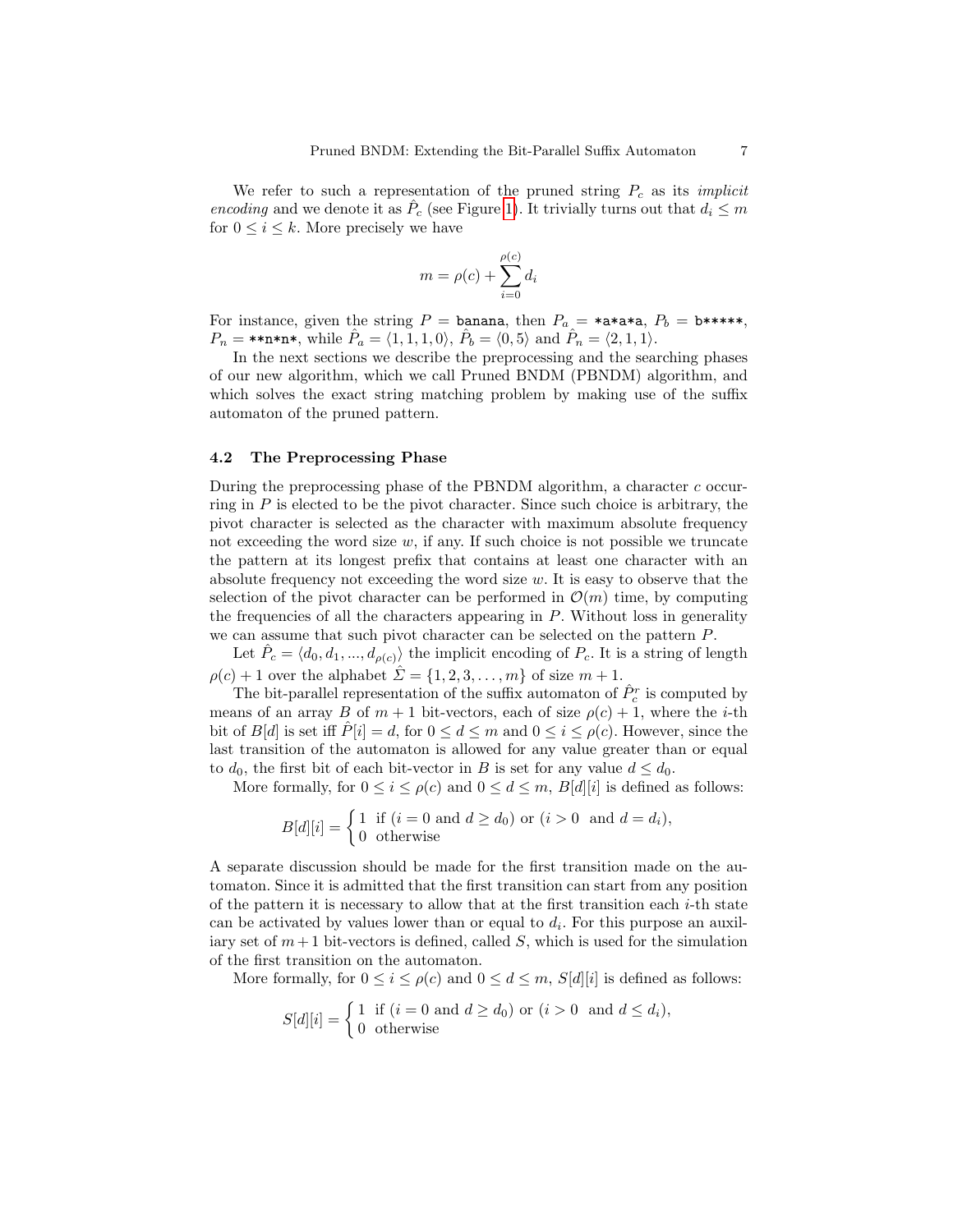| $\text{READ}(S, i, l, c)$<br>1. $j \leftarrow i$<br>2. while $j \geq l$ and $S[j] \neq c$ do<br>$i \leftarrow i-1$<br>4.<br>6. return $(i - j, j)$ | 3. $j \leftarrow 0$<br>5.<br>6. | PBNDM(P, m, T, n)<br>1. $(c, k) \leftarrow$ SELECTCHAR $(P, m)$<br>2. $(B, S, d_0, d_{max}) \leftarrow$ PREPROCESS $(P, m, c, k)$<br>4. while $j \leq n-m$ do<br>$prfx \leftarrow 0$<br>$D \leftarrow 1^k$ |
|----------------------------------------------------------------------------------------------------------------------------------------------------|---------------------------------|------------------------------------------------------------------------------------------------------------------------------------------------------------------------------------------------------------|
|                                                                                                                                                    | 7.                              | $i \leftarrow m-1$                                                                                                                                                                                         |
| PREPROCESS $(P, m, c, k)$                                                                                                                          | 8.                              | $l \leftarrow \text{MAX}(i - d_{max}, 0)$                                                                                                                                                                  |
| $\varDelta$ Initialize bit-vectors $B$ and $S$                                                                                                     | 9.<br>10.                       | $(w, i) \leftarrow \text{READ}(P, i, l, c)$                                                                                                                                                                |
| 1. for $i \leftarrow 0$ to m do<br>2.                                                                                                              | 11.                             | if $w > d_{max}$ then                                                                                                                                                                                      |
| $B[i] \leftarrow 0$<br>3.<br>$S[i] \leftarrow 0$                                                                                                   | 12.                             | $j \leftarrow j + m - d_0$<br>continue                                                                                                                                                                     |
| $\Delta$ Compute B, $d_0$ and $d_{max}$                                                                                                            | 13.                             | $D \leftarrow D \& S[w]$                                                                                                                                                                                   |
| 4. $s \leftarrow 1$                                                                                                                                | 14.                             | if $D \& 1^{k-1}$ do                                                                                                                                                                                       |
| 5. $d_0 \leftarrow -1$                                                                                                                             | 15.                             | $prfx \leftarrow w + 1$                                                                                                                                                                                    |
| 6. $d_{max} \leftarrow -1$                                                                                                                         | 16.                             | if $prfx = m$ then                                                                                                                                                                                         |
| 7. $i \leftarrow m-1$                                                                                                                              | 17.                             | if $P = T[jj + m - 1]$ then                                                                                                                                                                                |
| 8. while $i \geq 0$ do                                                                                                                             | 18.                             | output $i$                                                                                                                                                                                                 |
| $(d, i) \leftarrow \text{READ}(P, i, 0, c)$<br>9.                                                                                                  | 19.                             | $prfx \leftarrow m-1$                                                                                                                                                                                      |
| 10. $B[d] \leftarrow B[d] \mid s$                                                                                                                  | 20.                             | $D \leftarrow D \ll 1$                                                                                                                                                                                     |
| 11.<br>$s \leftarrow s \ll 1$                                                                                                                      | 21.                             | $s \leftarrow w + 1$                                                                                                                                                                                       |
| 12.<br>$i \leftarrow i-1$                                                                                                                          | 22.                             | while $i > 0$ and $D \neq 0^k$ do                                                                                                                                                                          |
| 13. if $d_0 = -1$ then $d_0 \leftarrow d$                                                                                                          | 23.                             | $i \leftarrow i-1$                                                                                                                                                                                         |
| 14.<br>$d_{max} \leftarrow \text{MAX}(d, d_{max})$                                                                                                 | 24.                             | $l \leftarrow \text{MAX}(i - d_{max}, 0)$                                                                                                                                                                  |
| $\varDelta$ Compute the bit-vectors $S$                                                                                                            | 25.                             | $(w, i) \leftarrow \text{READ}(P, i, l, c)$                                                                                                                                                                |
| 15. for $i \leftarrow m-2$ downto 0 do                                                                                                             | 26.                             | $D \leftarrow D \& B[w]$                                                                                                                                                                                   |
| $S[i] \leftarrow B[i]   S[i+1]$<br>16.                                                                                                             | 27.                             | if $D \& 1^{k-1}$ do                                                                                                                                                                                       |
| $\varDelta$ Set first bits for $d\geq d_0$                                                                                                         | 28.                             | $prfx \leftarrow d_0 + s$                                                                                                                                                                                  |
| 17. for $i \leftarrow d_0$ to $d_{max}$ do                                                                                                         | 29.                             | if $prfx = m$ then                                                                                                                                                                                         |
| $B[i] \leftarrow B[i]   10^{k-1}$<br>18.                                                                                                           | 30.                             | if $P = T[jj + m - 1]$ then                                                                                                                                                                                |
| $S[i] \leftarrow S[i]   10^{k-1}$<br>19.                                                                                                           | 31.                             | output $j$                                                                                                                                                                                                 |
| 20. return $(B, S, d_0, d_{max})$                                                                                                                  | 32.                             | $prfx \leftarrow m-1$                                                                                                                                                                                      |
|                                                                                                                                                    | 33.                             | $s \leftarrow s + w + 1$                                                                                                                                                                                   |
|                                                                                                                                                    | 34.                             | $D \leftarrow D \ll 1$                                                                                                                                                                                     |
|                                                                                                                                                    | 35.                             | $i \leftarrow i + m - prfx$                                                                                                                                                                                |

<span id="page-7-0"></span>Fig. 2. The pseudocode of the PBNDM algorithm and its auxiliary procedures.

The pseudo-code of the preprocessing phase of the algorithm is shown in Figure [2.](#page-7-0) It makes use of an auxiliary procedure Read which performs a scan of the string S starting at position  $j = i$  and proceeds from right to left until a given position  $l \leq j$  is reached or an occurrence of the pivot character c is found. It returns the couple of integers  $(i - j, j)$ .

The implicit encoding of  $P_c$  is computed gradually, during the initialization of table  $B$  through procedure READ, which computes the next element of the implicit encoding of  $P_c$ . Table S is then computed from table B in a single-pass for loop. The time complexity of the preprocessing phase is  $\mathcal{O}(m)$ . Since  $d_i \leq m$ , then the space overhead to store B and S is  $\mathcal{O}(m)$  too. Apart from the tables encoding the transitions of the suffix automaton,  $B$  and  $S$ , the preprocessing phase returns two additional integers,  $d_0$  and  $d_{max} = \max\{d_i : 0 \le i \le k\},\$ which are used during the searching phase.

## 4.3 The Searching Phase

The searching phase of the PBNDM algorithm acts using a filtering method. Specifically, it first searches for all the occurrences of the pruned pattern  $P_c$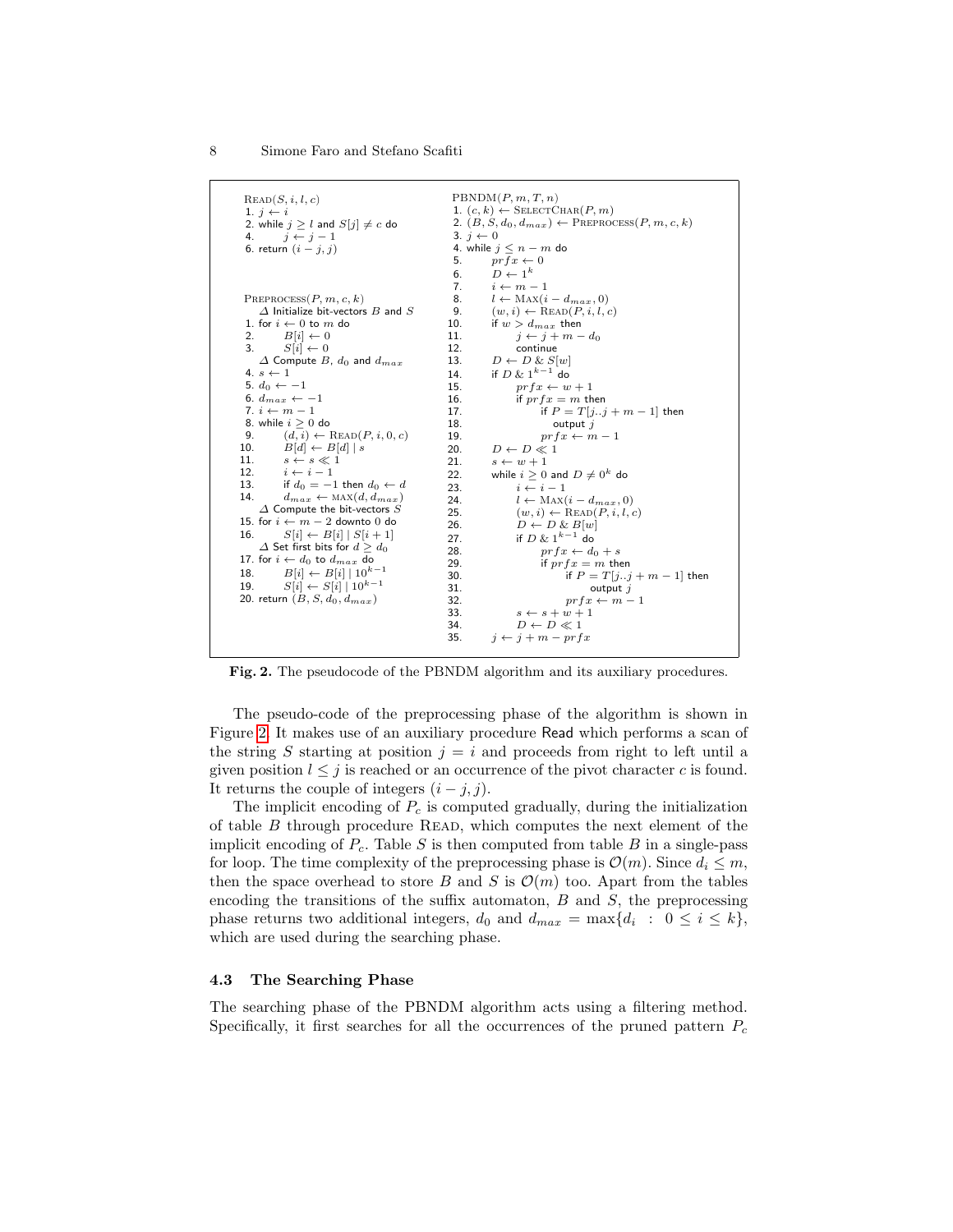in the text. When an occurrence of  $P_c$  is found, starting at position j of the text, the algorithm naively checks for the whole occurrence of the pattern, i.e. it checks if  $P = T[j..j + m - 1]$ .

As in the original BNDM algorithm, a window  $W$  of length  $m$  is shifted over the text, starting from the left end of the text and sliding from left to right. At each iteration of the algorithm a position of the window  $W$  is attempted performing a scanning of its characters proceeding from right to left and performing the transitions over the automaton accordingly.

During the backward scanning,  $\hat{W}_c = \langle w_0, w_1, ..., w_l \rangle$  is computed on the fly by procedure READ, and the automaton configurations  $s_i$ , represented as a bit-vector D of  $\rho(c) + 1$  bits, are updated accordingly.

If  $w_l > d_{max}$ , then the prefix of  $P_c$  of size  $d_0$  has been recognized, so the window is shifted without performing any transition. Otherwise, the first transition is performed by setting  $D \leftarrow D \& S[w_l]$ , so that all states  $s_i$  such that  $d_i \geq w_l$ are kept active. Transition on any subsequent  $w_i$ , for  $0 < i \leq l$ , is implemented as  $D \leftarrow D \& B[w_i]$ . Moreover, by the definition of B and S,  $s_0$  is kept active during the *i*-th transition if  $w_i \geq d_0$ . When, after performing the *i*-th transition, state  $s_0$  is active, then a prefix of  $P_c$  of size  $d_0 + \sum_{j=i+1}^{k} w_j$  has been recognized.

Apart from the case where  $P_c$  is recognized, each attempt ends when either D becomes zero or it is established that  $w_i > d_{max}$  while proceeding in the backward scan.

As the original BNDM algorithm, the PBNDM algorithm has a  $\mathcal{O}(nm)$  worst case time complexity and a  $\mathcal{O}(\sigma + m)$  space complexity.

#### <span id="page-8-0"></span>5 Experimental Results

In this section, we compare our new algorithm against other suffix automaton based solutions, focusing on those which make use of bit-parallelism for solving the problem with long strings. In particular we included the following algorithms:

- BNDM: the Backward-Nondeterministic-DAWG-Matching algorithm [\[10\]](#page-12-0);
- SBNDM: the Simplified BNDM algorithm [\[11\]](#page-12-1);
- LBNDM: the Long BNDM algorithm [\[11\]](#page-12-1);
- BSX: the BNDM algorithm [\[10\]](#page-12-0) with Extended Shift [\[4\]](#page-12-2);
- FBNDM: the Factorized variant [\[2\]](#page-11-1) of the BNDM algorithm [\[10\]](#page-12-0);
- PBNDM: our PBNDM algorithm, presented in Section [4;](#page-4-0)

All algorithms have been implemented in the C programming language and have been tested using the SMART tool [\[7\]](#page-12-8). Experiments have been executed locally on a computer running Linux Ubuntu 20.04.1 with an Intel Core i5 3.40 GHz processor and 8GB RAM. Our tests have been run on a genome sequence, a protein sequence, and an English text, each of size 5MB. Such sequences are provided by the Smart research tool and are available online for download (additional details on the sequences can be found in Faro et al. [\[7\]](#page-12-8)). In our imple-mentations the value of the word size<sup>[1](#page-8-1)</sup> has been fixed to  $w = 32$  and patterns

<span id="page-8-1"></span><sup>&</sup>lt;sup>1</sup> The value of the word size has been chosen in order to better emphasize scaling problems of the several bit-parallel algorithms.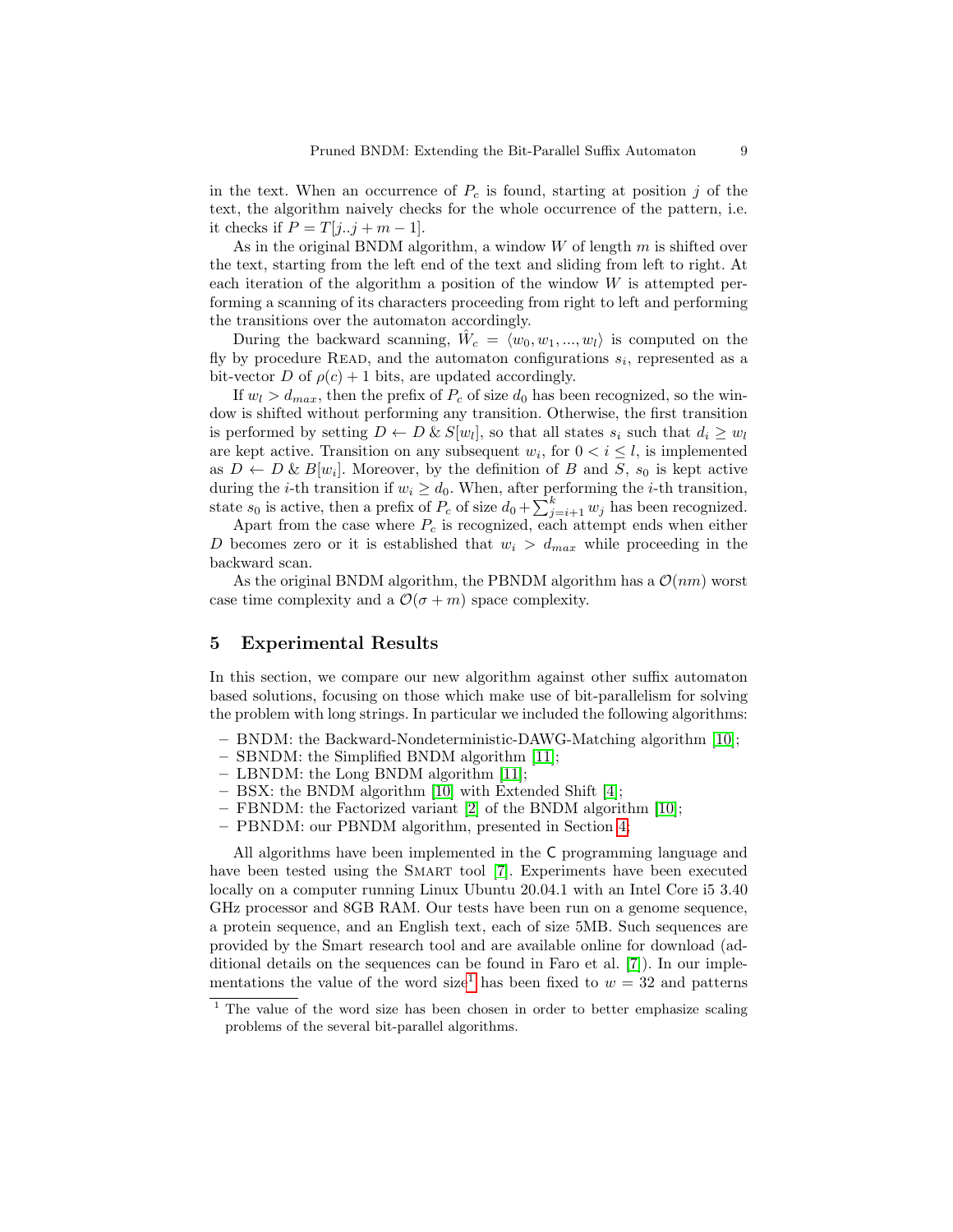|                          |        |        |        |              |        |         | AVERAGE SHIFTS ON A GENOME SEQUENCE           |         |              |         |          |         |
|--------------------------|--------|--------|--------|--------------|--------|---------|-----------------------------------------------|---------|--------------|---------|----------|---------|
| $\boldsymbol{m}$         | 64     | 128    | 256    | 512          |        | 1024    | 2048                                          | 4096    | 8192         | 16384   | 32768    | 65536   |
| <b>BNDM</b>              | 29     | 29     | 29     | 29           | 29     |         | 29                                            | 29      | 29           | 29      | 29       | 29      |
| <b>SBNDM</b>             | 30     | 30     | 30     | 30           | 30     |         | 30                                            | 30      | 30           | 30      | 30       | 30      |
| <b>LBNDM</b>             | 61     | 112    | 106    | 27           | 32     |         | 64                                            | 128     | 256          | 512     | 1024     | 2048    |
| <b>BXS</b>               | 59     | 117    | 219    | $\mathbf{1}$ | 1      |         | 1                                             | 1       | $\mathbf{1}$ | 1       | 1        | 1       |
| <b>FBNDM</b>             | 62     | 66     | 67     | 67           | 66     |         | 67                                            | 67      | 67           | 67      | 67       | 67      |
| PBNDM                    | 60     | 123    | 142    | 139          |        | 137     | 130                                           | 130     | 125          | 125     | 122      | 122     |
| $\overline{\text{Gain}}$ | $-3\%$ | $+5%$  | $-35%$ | $+107%$      |        | $+107%$ | $+94%$                                        | $+1\%$  | $-51%$       | $-75%$  | $-88%$   | $-94%$  |
|                          |        |        |        |              |        |         | AVERAGE SHIFTS ON A PROTEIN SEQUENCE          |         |              |         |          |         |
| $\boldsymbol{m}$         | 64     | 128    | 256    | 512          | 1024   | 2048    | 4096                                          | 8192    |              | 16384   | 32768    | 65536   |
| <b>BNDM</b>              | 31     | 31     | 31     | 31           | 31     | 31      | 31                                            | 31      |              | 31      | 31       | 31      |
| <b>SBNDM</b>             | 31     | 31     | 31     | 31           | 31     | 31      | 31                                            | 31      |              | 31      | 31       | 31      |
| <b>LBNDM</b>             | 63     | 126    | 248    | 470          | 713    | 353     | 206                                           | 286     |              | 526     | 1027     | 2048    |
| <b>BXS</b>               | 62     | 125    | 252    | 502          | 984    | 1710    | 1635                                          | 1       |              | 1       | 1        | 1       |
| <b>FBNDM</b>             | 63     | 126    | 146    | 143          | 141    | 145     | 144                                           | 143     |              | 144     | 145      | 144     |
| PBNDM                    | 56     | 118    | 244    | 492          | 979    | 1928    | 3022                                          | 3015    |              | 2942    | 2910     | 2871    |
| Gain                     | $-11%$ | -6%    | -3%    | $-2\%$       | $-1\%$ | $+13%$  | $+85%$                                        | $+954%$ |              | $+459%$ | $+183\%$ | $+41%$  |
|                          |        |        |        |              |        |         | AVERAGE SHIFTS ON A NATURAL LANGUAGE SEQUENCE |         |              |         |          |         |
| $\boldsymbol{m}$         | 64     | 128    | 256    | 512          | 1024   | 2048    | 4096                                          | 8192    |              | 16384   | 32768    | 65536   |
| <b>BNDM</b>              | 30     | 30     | 30     | 30           | 30     | 30      | 30                                            | 30      |              | 30      | 30       | 30      |
| <b>SBNDM</b>             | 31     | 31     | 31     | 31           | 31     | 31      | 31                                            | 31      |              | 31      | 31       | 31      |
| <b>LBNDM</b>             | 63     | 126    | 247    | 471          | 824    | 1035    | 797                                           | 702     |              | 910     | 1467     | 2609    |
| <b>BXS</b>               | 62     | 125    | 252    | 505          | 1010   | 2008    | 3910                                          | 7076    |              | 10410   | 11015    | 8533    |
| <b>FBNDM</b>             | 63     | 127    | 156    | 157          | 156    | 156     | 156                                           | 155     |              | 156     | 156      | 157     |
| PBNDM                    | 58     | 122    | 245    | 493          | 982    | 1970    | 3940                                          | 7784    |              | 15438   | 30706    | 60803   |
| $\overline{\text{Gain}}$ | $-7\%$ | $-3\%$ | $-2\%$ | $-2\%$       | $-3\%$ | $-2\%$  | $+1\%$                                        | $+10\%$ |              | $+48\%$ | $+178\%$ | $+613%$ |

<span id="page-9-0"></span>Table 1. Average shifts achieved by bit-parallel algorithms on a genome sequence (on top), a protein sequence (in the middle) and natural language text (on bottom).

of length m were randomly extracted from the sequences, with  $m$  ranging over the set of values  $\{2^i \mid 6 \leq i \leq 16\}$ . For each length, the mean over the running times of 500 runs (expressed in Gigabytes per second) and the average shift advancements has been computed .

Algorithms have been compared in terms of running times and average shift advancements. Table [1](#page-9-0) and Table [2](#page-10-0) report the average shift achieved by each algorithm during the searching phase and the the search speed (expressed in Gigabytes per second) observed in our experimental evaluations, respectively. In both tables best results have been boldfaced to ease their localization. Table [1](#page-9-0) also reports the gain (expressed as a percentage) with respect to the best result obtained by the previous algorithms. If the shift advancement is lower, the gain is expressed with a negative value.

Regarding the average shift advancement our experimental results clearly show that PBNDM achieves the best performance in the most of practical cases and always proposes the largest advancements in the case of long patterns. This suggests that our automaton encoding scales better as the size of the pattern increases and is thus more suitable to handle long strings.

The only exception is the case of very small alphabets where PBNDM is second to LBNDM which is the clear winner in terms of shift advancements. In this case PBNDM proposes shorter shifts than 10 times those proposed by LBNDM. However, it is important to note that LBNDM search simultaneously  $m/w$  substrings of the pattern, each of length w (see Section [3\)](#page-2-0), and that the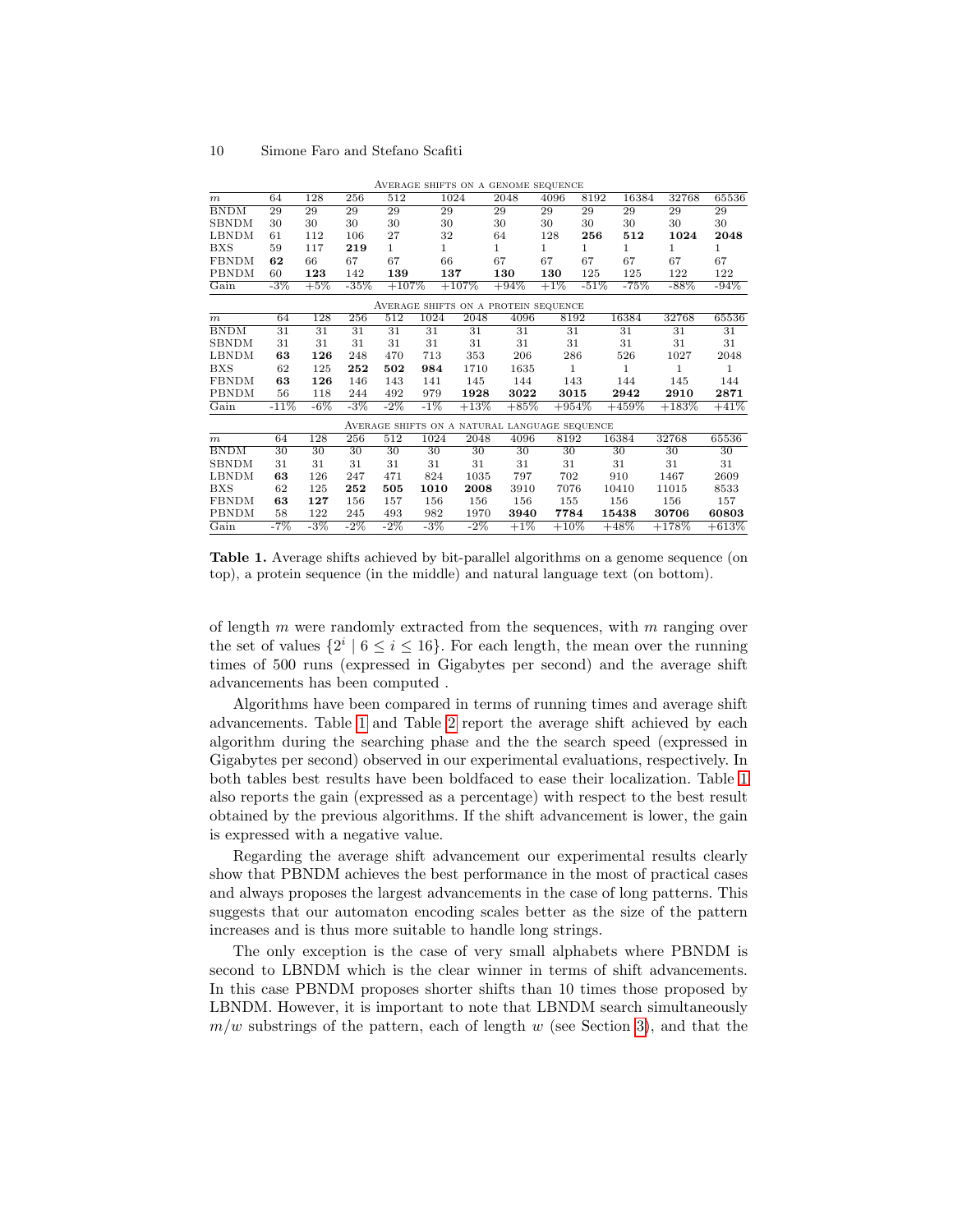|                  |      |      |                                                 |      | EXPERIMENTAL RESULTS ON A GENOME SEQUENCE  |                          |                          |                          |                          |                          |                          |
|------------------|------|------|-------------------------------------------------|------|--------------------------------------------|--------------------------|--------------------------|--------------------------|--------------------------|--------------------------|--------------------------|
| $\boldsymbol{m}$ | 64   | 128  | 256                                             | 512  | 1024                                       | 2048                     | 4096                     | 8192                     | 16384                    | 32768                    | 65536                    |
| <b>BNDM</b>      | 1.78 | 1.79 | 1.78                                            | 1.81 | 1.78                                       | 1.80                     | 1.76                     | 1.76                     | 1.76                     | 1.74                     | 1.73                     |
| <b>SBNDM</b>     | 1.86 | 1.82 | 1.88                                            | 1.88 | 1.84                                       | 1.86                     | 1.86                     | 1.85                     | 1.84                     | 1.84                     | 1.82                     |
| LBNDM            | 1.74 | 1.91 | 0.90                                            | 0.20 | 0.20                                       | 0.22                     | 0.23                     | 0.24                     | 0.25                     | 0.25                     | 0.25                     |
| <b>BXS</b>       | 1.44 | 1.67 | 1.31                                            | ٠    | $\overline{\phantom{0}}$                   | $\overline{\phantom{a}}$ | $\overline{\phantom{a}}$ | ٠                        | $\overline{\phantom{a}}$ | $\overline{\phantom{a}}$ | $\overline{\phantom{a}}$ |
| <b>FBNDM</b>     | 2.21 | 2.29 | 2.28                                            | 2.26 | 2.29                                       | 2.27                     | 2.28                     | 2.25                     | 2.26                     | 2.22                     | 2.21                     |
| PBNDM            | 1.26 | 1.83 | 1.92                                            | 1.90 | 1.89                                       | 1.86                     | 1.88                     | 1.83                     | 1.78                     | 1.82                     | 1.82                     |
|                  |      |      |                                                 |      | EXPERIMENTAL RESULTS ON A PROTEIN SEQUENCE |                          |                          |                          |                          |                          |                          |
| $\boldsymbol{m}$ | 64   | 128  | 256                                             | 512  | 1024                                       | 2048                     | 4096                     | 8192                     | 16384                    | 32768                    | 65536                    |
| <b>BNDM</b>      | 2.24 | 2.23 | 2.21                                            | 2.23 | 2.17                                       | 2.21                     | 2.19                     | 2.19                     | 2.21                     | 2.21                     | 2.16                     |
| <b>SBNDM</b>     | 2.33 | 2.31 | 2.36                                            | 2.31 | 2.30                                       | 2.34                     | 2.33                     | 2.29                     | 2.34                     | 2.30                     | 2.26                     |
| LBNDM            | 2.34 | 2.56 | 2.70                                            | 2.81 | 2.63                                       | 1.32                     | 0.60                     | 0.47                     | 0.45                     | 0.46                     | 0.47                     |
| <b>BXS</b>       | 2.18 | 2.36 | 2.61                                            | 2.52 | 2.49                                       | 2.16                     | $\overline{\phantom{a}}$ | $\overline{\phantom{0}}$ | $\overline{a}$           | -                        | $\overline{\phantom{a}}$ |
| <b>FBNDM</b>     | 2.48 | 2.71 | 2.67                                            | 2.71 | 2.68                                       | 2.68                     | 2.67                     | 2.67                     | 2.68                     | 2.65                     | 2.38                     |
| PBNDM            | 1.27 | 1.69 | 2.18                                            | 2.47 | 2.56                                       | 2.70                     | 2.68                     | 2.68                     | 2.69                     | 2.66                     | $\bf 2.63$               |
|                  |      |      | EXPERIMENTAL RESULTS ON A NATURAL LANGUAGE TEXT |      |                                            |                          |                          |                          |                          |                          |                          |
| $\boldsymbol{m}$ | 64   | 128  | 256                                             | 512  | 1024                                       | 2048                     | 4096                     | 8192                     | 16384                    | 32768                    | 65536                    |
| <b>BNDM</b>      | 1.87 | 1.88 | 1.89                                            | 1.89 | 1.86                                       | 1.88                     | 1.86                     | 1.90                     | 1.87                     | 1.88                     | 1.82                     |
| <b>SBNDM</b>     | 1.94 | 1.95 | 1.93                                            | 1.95 | 1.92                                       | 1.94                     | 1.95                     | 1.92                     | 1.91                     | 1.94                     | 1.90                     |
| LBNDM            | 2.15 | 2.44 | 2.65                                            | 2.81 | 2.77                                       | 2.52                     | 1.71                     | 1.05                     | 0.77                     | 0.65                     | 0.58                     |
| <b>BXS</b>       | 1.91 | 2.25 | 2.54                                            | 2.54 | 2.74                                       | 2.84                     | 2.70                     | 2.50                     | 0.95                     | 0.29                     | $\overline{\phantom{a}}$ |
| <b>FBNDM</b>     | 2.28 | 2.60 | 2.57                                            | 2.56 | 2.60                                       | 2.61                     | 2.58                     | 2.60                     | 2.53                     | 2.57                     | 2.54                     |
| <b>PBNDM</b>     | 1.07 | 1.59 | 2.14                                            | 2.38 | 2.45                                       | 2.76                     | 2.84                     | 3.64                     | 4.93                     | 6.18                     | 7.40                     |
|                  |      |      |                                                 |      |                                            |                          |                          |                          |                          |                          |                          |

Experimental results on a genome sequence

<span id="page-10-0"></span>Table 2. Experimental results on a genome sequence (on top), a protein sequence (in the middle) and a natural language text (on bottom).

overall progress due to the shift is always counterbalanced by the number of checks that must be performed, which corresponds to the number of superimposed substrings. This results in poor performance in the case of very long patterns, especially when the size of the alphabet is small. In other words, the advantage obtained in the advancements is not exploited in the general performance of the algorithm. Less performances are also shown by the BNDM and SBNDM algorithms, due to the fact that the length of the pattern is always limited to the size of the word w.

Also the BXS algorithm uses an encoding based on a superimposed pattern and this causes it to have a degenerative behavior in the case of very long patterns, failing to scale well with respect to the length of the pattern. Specifically it does not work well when the superimposed pattern is not sensitive enough, i.e. too many different characters are accepted at the same position. This happens when the alphabet is too small or the pattern is too long.

We can observe, indeed, that although the size of the pattern increases the length of the superimposed pattern remains fixed at  $w$ . As a result the BXS algorithm, although particularly fast for patterns of moderate length (up to 128 or 256), is particularly slow for very long patterns, going beyond the execution time limit set for our tests, especially in the case of small alphabets. Its behavior, on the other hand, improves considerably as the size of the alphabet increases, becoming the best alternative to PBNDM for natural language texts.

The FBNDM algorithm is in general the one that performs best among the previous solutions, managing to scale the length of the shift quite well as the length of the pattern increases. Any factor of the pattern with no repeated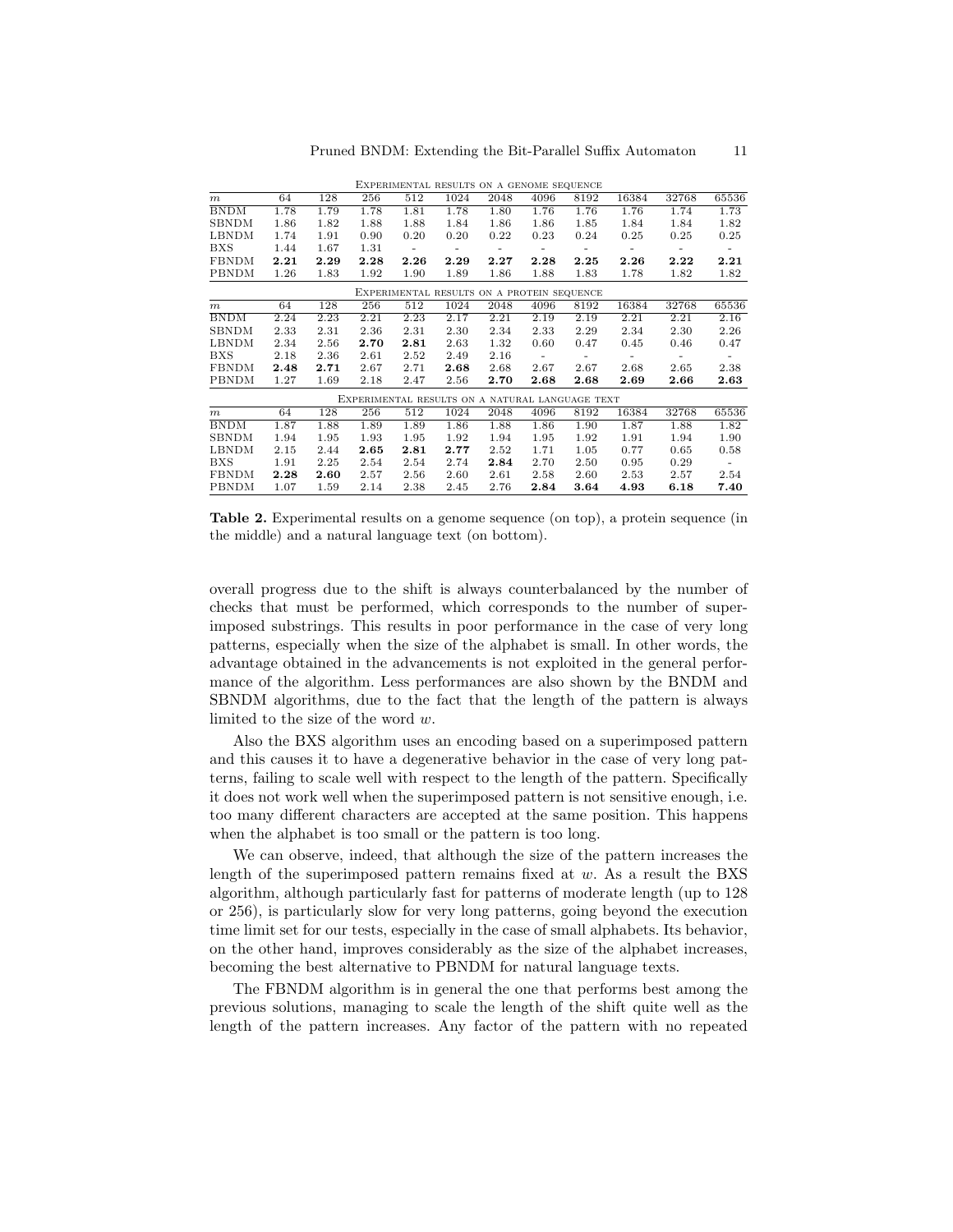#### 12 Simone Faro and Stefano Scafiti

characters (see Section [3\)](#page-2-0) is always limited by the size of the alphabet and, as the pattern length increases, this imposes a relatively limited number of factors which can be represented by a single computer word. As a consequence this limits the shift advancement to the overall length of the factors of the pattern taken into account. But despite this limitation FBNDM is in most cases the best alternative to PBNDM, especially in the case of small alphabets, and this translates into the best running times in most of the cases where PBNDM is not the best alternative.

On the whole we notice how the loss relative to the advancement of the shift never goes beyond 11% (with the exception of LBNDM as discussed above) while the gain obtained in increasing the shift, in the case of longer patterns, is impressive and reaches up to 954%. This aspect is clearly reflected in the execution times in which PBNDM is always among the first two best alternatives, becoming the fastest among all the algorithms for very long patterns. Although the presets remain moderate for small alphabets, the speed up achieved as the alphabet size increases is such that PBNDM is up to 3 times faster than the best alternative for natural language texts.

## <span id="page-11-2"></span>6 Conclusions

In this paper, we introduced a new algorithm, called PBNDM, based on a novel encoding of the suffix automaton of a string, suitable for patterns exceeding the word size w. Our algorithm is based on a pruned version of the pattern whose automaton can be encoded in an implicit form using few bits. From our experimental results our solution turns out to be competitive when compared for searching long strings against existing bit-parallel algorithms.

We observe that, although in this paper we focused on the application of the new encoding in the case of the exact pattern matching problem, it turns out to be flexible enough to be applied in all those solutions that make use of such data structure, even in the case of non-standard and approximate pattern matching.

In our future works we intend to tune the algorithm in order to make it competitive with the most efficient algorithms in practical cases, also in the case of small alphabets, a condition in which our algorithm still suffers due to the reduced length of the shifts. This includes the use of fast loops for further improving running times, and the use of condensed alphabets for representing longer and longer patterns inside a single word.

## References

- <span id="page-11-0"></span>1. Ricardo A. Baeza-Yates and Gaston H. Gonnet. A new approach to text searching. Commun. ACM, 35(10):74–82, 1992. URL: [https://doi.org/10.1145/135239.](https://doi.org/10.1145/135239.135243) [135243](https://doi.org/10.1145/135239.135243), [doi:10.1145/135239.135243](http://dx.doi.org/10.1145/135239.135243).
- <span id="page-11-1"></span>2. Domenico Cantone, Simone Faro, and Emanuele Giaquinta. A compact representation of nondeterministic (suffix) automata for the bit-parallel approach. In Amihood Amir and Laxmi Parida, editors, Combinatorial Pattern Matching,